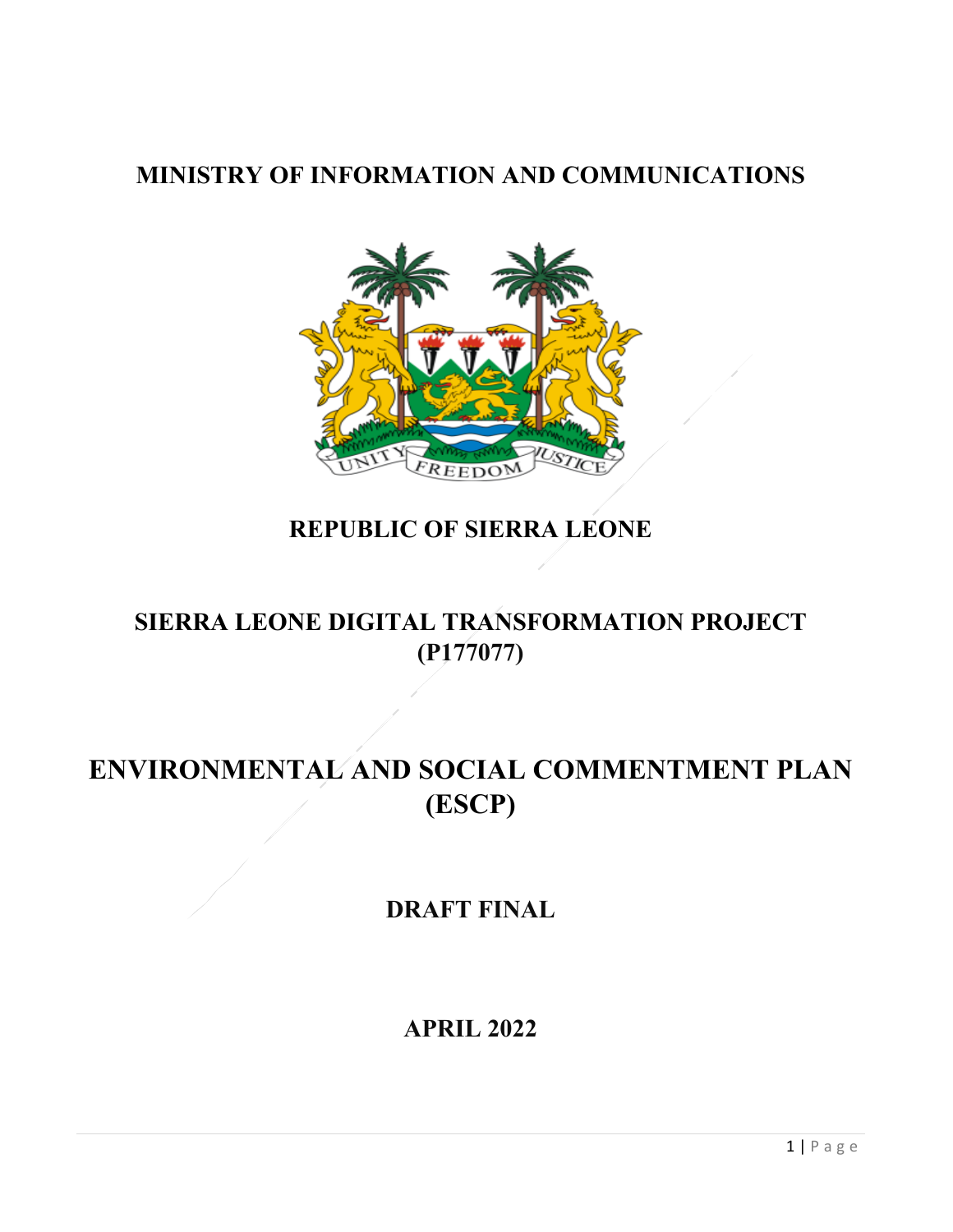#### **ENVIRONMENTAL AND SOCIAL COMMITMENT PLAN**

- 1. The Republic of Sierra Leone (the Recipient) will implement<sup>1</sup> the Sierra Leone Digital Transformation Project (the Project), with the involvement of the Ministry of Information and Communications (MIC) working with other ministries, as set out in the Financing Agreement.<sup>2</sup> The International Development Association (hereafter the "Association")3 has agreed to provide the original] financing (P177077) for the Project, as set out in the referred agreement(s). [This ESCP supersedes previous versions of the ESCP for the Project and shall apply both to the original and the additional financing for Project referred to above.]<sup>45</sup>
- 2. The Recipient shall ensure that the Project is carried out in accordance with the Environmental and Social Standards (ESSs) and this Environmental and Social Commitment Plan (ESCP), in a manner acceptable to the Association. The ESCP is a part of the Financing Agreement. Unless otherwise defined in this ESCP, capitalized terms used in this ESCP have the meanings ascribed to them in the referred agreement(s).
- 3. Without limitation to the foregoing, this ESCP sets out material measures and actions that the Recipient shall carry out or cause to be carried out, including, as applicable, the timeframes of the actions and measures, institutional, staffing, training, monitoring and reporting arrangements, and grievance management. The ESCP also sets out the environmental and social (E&S) instruments that shall be adopted and implemented under the Project, all of which shall be subject to prior consultation and disclosure, consistent with the ESS, and in form and substance, and in a manner acceptable to the Association. Once adopted, said E&S instruments may be revised from time to time with prior written agreement by the Association.
- 4. As agreed by the Association and the Recipient, this ESCP will be revised from time to time if necessary, during Project implementation, to reflect adaptive management of Project changes and unforeseen circumstances or in response to Project performance. In such circumstances, the Recipient through the Ministry of Information and Communications and the Association agree to update the ESCP to reflect these changes through an exchange of letters signed between the Association and the Recipient. The Ministry of Information and Communications shall promptly disclose the updated ESCP.

<sup>3</sup> In case the project is financed by multiple financing sources (e.g. both an IBRD loan or IDA credit/grant and a TF grant), reference should be made to IBRD/IDA in all of these capacities, with a term like "World Bank" or the "Bank" used to refer to all of them collectively.

 $4$  Use this bracketed text when the same, consolidated, and updated ESCP will apply both to the original and additional financing for the project.

<sup>5</sup> In cases of additional financing where two different ESCPs will apply to the original and additional financing, you can replace paragraph 1 with the following:

The [Borrower/Recipient name] (the [Borrower/Recipient]) will implement additional activities under the [name] Project (the Project), with the involvement of the [name of the Project Implementing Entity(ies)/ministries/agencies involved], as set out in the [additional financing] [Loan Agreement] [Financing Agreement] [Grant Agreement] [and the Project Agreement]. The [International Bank for Reconstruction and Development/International Development Association] (the [World Bank/Bank/ Association]) [, acting as the] [administrator/implementing agency/accredited entity/implementing entity/other] [of] [name the trust fund], has agreed to provide additional financing for the implementation of the additional activities under the Project, as set out in the referred agreement(s). This ESCP shall apply solely to the additional activities under the Project referred to above, and the ESCP for the original financing of the Project, shall continue to apply to the original activities under the Project.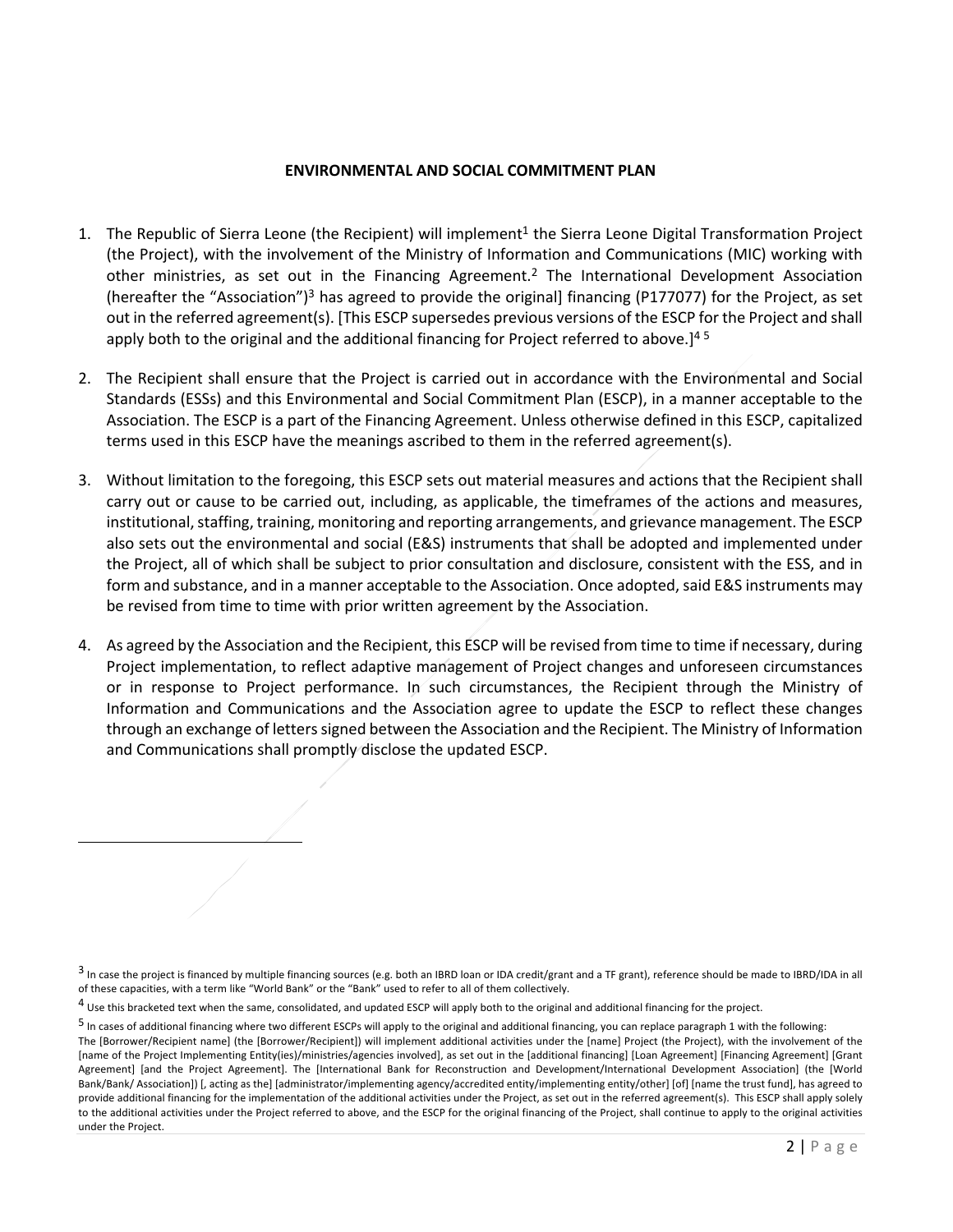|              | <b>MATERIAL MEASURES AND ACTIONS</b>                                                                                                                                                                                                                                                                                                                                                                                                                                                                                                                                                                                                                                                         | <b>TIMEFRAME</b>                                                                                                                                                                                                                                        | <b>RESPONSIBLE ENTITY</b>                                                                               |
|--------------|----------------------------------------------------------------------------------------------------------------------------------------------------------------------------------------------------------------------------------------------------------------------------------------------------------------------------------------------------------------------------------------------------------------------------------------------------------------------------------------------------------------------------------------------------------------------------------------------------------------------------------------------------------------------------------------------|---------------------------------------------------------------------------------------------------------------------------------------------------------------------------------------------------------------------------------------------------------|---------------------------------------------------------------------------------------------------------|
|              | <b>MONITORING AND REPORTING</b>                                                                                                                                                                                                                                                                                                                                                                                                                                                                                                                                                                                                                                                              |                                                                                                                                                                                                                                                         |                                                                                                         |
| A            | <b>REGULAR REPORTING</b><br>Prepare and submit to the Association regular monitoring reports on the<br>environmental, social, health and safety (ESHS) performance of the Project,<br>including but not limited to the implementation of the ESCP, status of preparation<br>and implementation of E&S instruments required under the ESCP, stakeholder<br>engagement activities, and functioning of the grievance mechanism(s).                                                                                                                                                                                                                                                              | Submit semi-annual reports to the<br>Association throughout Project<br>implementation, commencing after<br>the Effective Date. Each report should<br>be submitted to the Association no<br>later than 7 days after the end of each<br>reporting period. | <b>Project Coordination Unit</b><br>(PCU)/Ministry of<br>Information and<br><b>Communications (MIC)</b> |
| B            | <b>INCIDENTS AND ACCIDENTS</b><br>Promptly inform the Association of any incidents or accidents related to the project<br>which may have a significant adverse consequence for the environment, target<br>communities, the public, or workers including construction accidents that result in<br>death, serious or multiple injury, events of acute pollution due to air or noise<br>emissions, and inappropriate disposal of hazardous waste. Provide sufficient detail<br>regarding the event, indicating measures taken to address it. Where required by the<br>Association, prepare a detailed report on the incident or accident and propose any<br>measures to prevent its recurrence. | Notify the Association of any accident<br>or incident within 2 days after<br>learning about the incident or<br>accident, followed by a detailed<br>report submitted within a timeline<br>proposed by the Association.                                   | PCU/MIC                                                                                                 |
| $\mathsf{C}$ | <b>CONTRACTORS' MONTHLY REPORTS</b><br>Require contractors and supervising firms to provide monthly monitoring reports on<br>ESHS performance in accordance with the metrics specified in the respective bidding<br>documents and contracts and submit such reports to Association.                                                                                                                                                                                                                                                                                                                                                                                                          | Submit the monthly reports to the<br>Association upon request as annexes<br>to the reports to be submitted under<br>action A above.                                                                                                                     | PCU/MIC                                                                                                 |
|              | ESS 1: ASSESSMENT AND MANAGEMENT OF ENVIRONMENTAL AND SOCIAL RISKS AND IMPACTS                                                                                                                                                                                                                                                                                                                                                                                                                                                                                                                                                                                                               |                                                                                                                                                                                                                                                         |                                                                                                         |
| 1.1          | <b>ORGANIZATIONAL STRUCTURE</b><br>Establish and maintain a Project Coordinating Unit (PCU) within MIC with qualified<br>staff and resources including a full time Environmental and Social Specialist to<br>support management of ESHS risks and impacts of the project. Specialized external<br>expertise/consultants for Project activities including ESHS management will be hired<br>as needed.                                                                                                                                                                                                                                                                                         | Establish and maintain in the PCU full<br>time environmental and social<br>specialists within three months of<br>project effectiveness and thereafter<br>maintain these positions throughout<br>Project implementation.                                 | PCU/MIC                                                                                                 |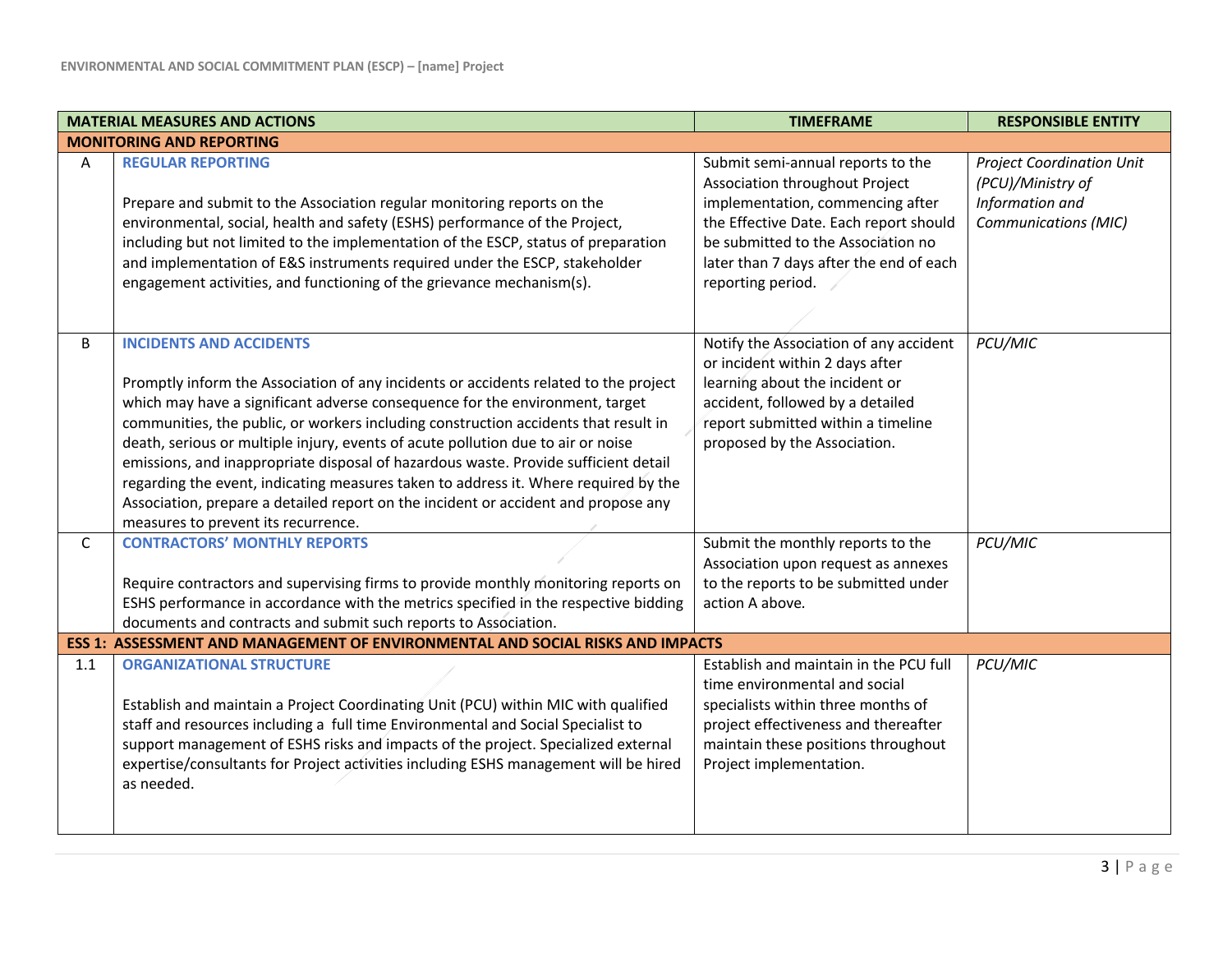|     | <b>MATERIAL MEASURES AND ACTIONS</b>                                                                                                                               | <b>TIMEFRAME</b>                                                          | <b>RESPONSIBLE ENTITY</b> |
|-----|--------------------------------------------------------------------------------------------------------------------------------------------------------------------|---------------------------------------------------------------------------|---------------------------|
| 1.2 | <b>ENVIRONMENTAL AND SOCIAL INSTRUMENTS</b>                                                                                                                        | a) Adopt and disclose the ESMF prior<br>to project appraisal, in a manner | PCU/MIC                   |
|     | 1. Adopt and implement an Environmental and Social Management Framework                                                                                            | agreeable to the Association, and                                         |                           |
|     | (ESMF) for the Project that including a generic Environmental and Social                                                                                           | thereafter implement it throughout                                        |                           |
|     | Management Plan (ESMP), Labor Management Procedures (LMP), Chance finds                                                                                            | Project implementation.                                                   |                           |
|     | procedure and E-waste management plan, Sexual Exploitation and Harassment and                                                                                      |                                                                           |                           |
|     | Sexual Harassment (SEA/SH) Action Plan, Stakeholder Engagement Plan, Grievance                                                                                     | Adopt and disclose the ESMP before                                        |                           |
|     | Redress Mechanism, and Resettlement Policy Framework (RPF) consistent with the                                                                                     | launching the bidding process for the                                     |                           |
|     | relevant ESSs.                                                                                                                                                     | respective Project activity and                                           |                           |
|     |                                                                                                                                                                    | implement it throughout Project                                           |                           |
|     | 3. MIC shall cause Contractors and private service providers to prepare and adopt                                                                                  | implementation, prior to carrying out                                     |                           |
|     | site-specific Environmental and Social Impact Assessment (ESIA) and Environmental                                                                                  | any activity requiring the                                                |                           |
|     | and Social Management Plan (ESMP), as set out in the ESMF                                                                                                          | implementation of such measures.                                          |                           |
| 1.3 | <b>MANAGEMENT OF CONTRACTORS</b>                                                                                                                                   | Incorporate environmental and social                                      | PCU/MIC                   |
|     |                                                                                                                                                                    | instruments into procurement                                              |                           |
|     | Incorporate the relevant aspects of the ESCP, including, inter alia, the relevant E&S<br>instruments, the Labor Management Procedures, and code of conduct, SEA/SH | documents and procedures and<br>ensure contractors comply with them       |                           |
|     | Action Plan into the ESHS specifications of the procurement documents and                                                                                          | throughout Project implementation.                                        |                           |
|     | contracts with contractors and supervising firms. Thereafter ensure that the                                                                                       |                                                                           |                           |
|     | contractors and supervising firms comply and cause subcontractors to comply with                                                                                   |                                                                           |                           |
|     | the ESHS specifications of their respective contracts.                                                                                                             |                                                                           |                           |
| 1.4 | <b>TECHNICAL ASSISTANCE</b>                                                                                                                                        | Throughout Project implementation.                                        | PCU/MIC                   |
|     |                                                                                                                                                                    |                                                                           |                           |
|     | Ensure that the consultancies, studies, capacity building, training, and any other                                                                                 |                                                                           |                           |
|     | technical assistance activities under the Project including, inter alia, national digital                                                                          |                                                                           |                           |
|     | skills gap assessment and ICT skills survey, digital skills training, Feasibility study to                                                                         |                                                                           |                           |
|     | strengthen data hosting and storage capacity, are carried out in accordance with                                                                                   |                                                                           |                           |
|     | terms of reference acceptable to the Association, that are consistent with the ESSs.                                                                               |                                                                           |                           |
|     | Thereafter ensure that the outputs of such activities comply with the terms of                                                                                     |                                                                           |                           |
|     | reference.                                                                                                                                                         |                                                                           |                           |
| 1.5 | <b>CONTINGENT [EMERGENCY] [EARLY] RESPONSE FINANCING</b>                                                                                                           | a) Adopt the CERC-ESMF addendum if                                        | PCU/MIC                   |
|     |                                                                                                                                                                    | applicable in a form and substance                                        |                           |
|     | a) Ensure that the CERC Manual as specified in the legal agreement includes a                                                                                      | acceptable to the Association before                                      |                           |
|     | description of the ESHS assessment and management arrangements. Upon                                                                                               | the commencement of relevant CERC                                         |                           |
|     |                                                                                                                                                                    | activities.                                                               |                           |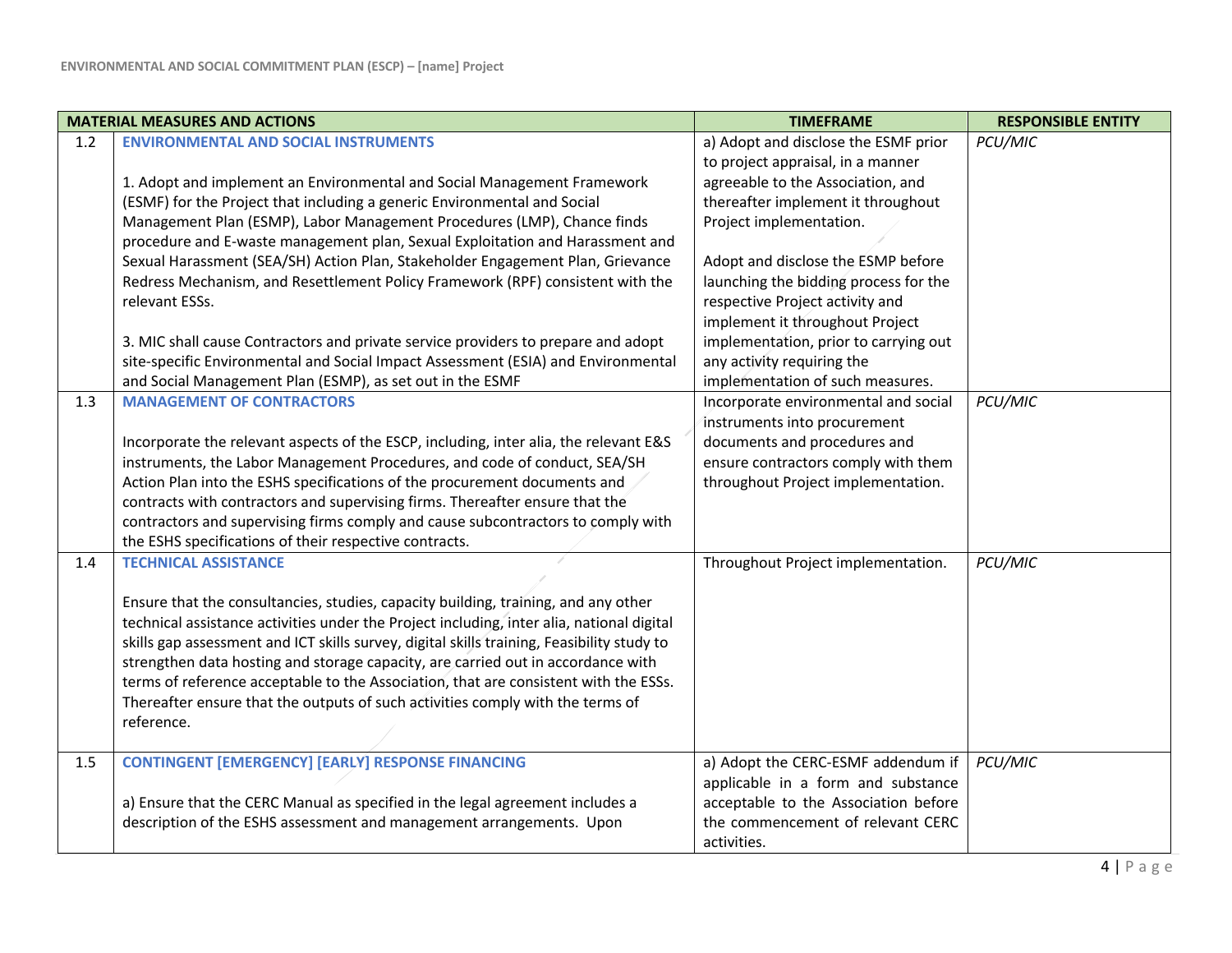|     | <b>MATERIAL MEASURES AND ACTIONS</b>                                                   | <b>TIMEFRAME</b>                         | <b>RESPONSIBLE ENTITY</b> |
|-----|----------------------------------------------------------------------------------------|------------------------------------------|---------------------------|
|     | activation of a CERC, MIC shall revise the project ESMF to include a CERC Addendum     | b) Adopt any required E&S instrument     |                           |
|     | for the implementation of the CERC component in accordance with the ESSs.              | and include it as part of the respective |                           |
|     |                                                                                        | bidding process, if applicable, and in   |                           |
|     | b) Adopt any other environmental and social (E&S) instruments which may be             | any case, before implementing the        |                           |
|     | required for activities under CERC component of the Project, in accordance with the    | relevant Project activities for which    |                           |
|     | CERC-ESMF Addendum and the ESSs, and thereafter implement the measures and             | the E&S instrument is required.          |                           |
|     | actions required under said E&S instruments, within the timeframes specified in said   | Implement the E&S instruments in         |                           |
|     | E&S instruments.                                                                       | accordance with their terms,             |                           |
|     |                                                                                        | throughout Project implementation.       |                           |
|     | <b>ESS 2: LABOR AND WORKING CONDITIONS</b>                                             |                                          |                           |
| 2.1 | <b>LABOR MANAGEMENT PROCEDURES</b>                                                     | LMP is annexed to the ESMF and shall     | PCU/MIC                   |
|     |                                                                                        | be disclosed prior to appraisal, and     |                           |
|     | Adopt and implement Labor Management Procedures (LMP) for the Project,                 | thereafter implemented throughout        |                           |
|     | including, inter alia, provisions on working conditions, management of workers'        | Project implementation.                  |                           |
|     | relationships, occupational health and safety (including personal protective           |                                          |                           |
|     | equipment, and emergency preparedness and response), code of conduct (including        |                                          |                           |
|     | relating to SEA and SH), forced labor, child labor, grievance arrangements for Project |                                          |                           |
|     | workers, and applicable requirements for contractors, subcontractors, and              |                                          |                           |
|     | supervising firms.                                                                     |                                          |                           |
| 2.2 | <b>GRIEVANCE MECHANISM FOR PROJECT WORKERS</b>                                         | Establish a grievance mechanism after    | PCU/MIC/ Contractors      |
|     |                                                                                        | project effectiveness and thereafter     |                           |
|     | Establish and operate a grievance mechanism for Project workers, as described in       | maintain and operate it throughout       |                           |
|     | the LMP and consistent with ESS2.                                                      | Project implementation.                  |                           |
|     | <b>ESS 3: RESOURCE EFFICIENCY AND POLLUTION PREVENTION AND MANAGEMENT</b>              |                                          |                           |
| 3.1 | <b>E-WASTE MANAGEMENT PLAN</b>                                                         | Adopt the e-waste management plan        | PCU/MIC                   |
|     | Adopt and implement an e-Waste Management Plan (eWMP), as part of the ESMF             | as part of the ESMF prior project        |                           |
|     | to manage hazardous wastes, and electronic waste, as consistent with ESS3. The         | appraisal, and thereafter implement      |                           |
|     | ESMF will specify procedures for effectively managing these wastes.                    | the plan throughout Project              |                           |
|     |                                                                                        | implementation.                          |                           |
|     |                                                                                        |                                          |                           |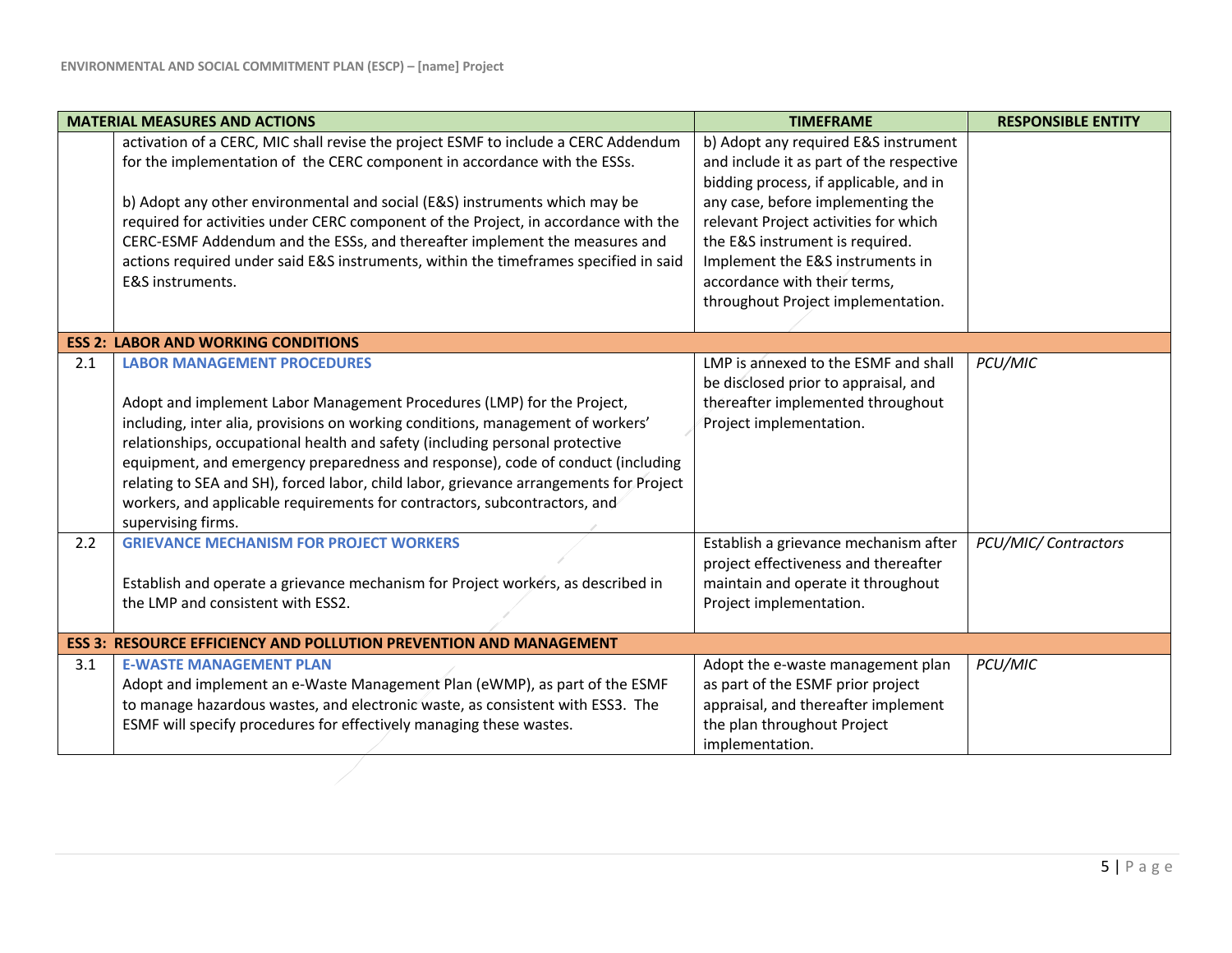|     | <b>MATERIAL MEASURES AND ACTIONS</b>                                                                                                                                                                                                                                                                                                                                                                                                                                                                                                                                                                                                                                                         | <b>TIMEFRAME</b>                                                                                                                                                     | <b>RESPONSIBLE ENTITY</b> |
|-----|----------------------------------------------------------------------------------------------------------------------------------------------------------------------------------------------------------------------------------------------------------------------------------------------------------------------------------------------------------------------------------------------------------------------------------------------------------------------------------------------------------------------------------------------------------------------------------------------------------------------------------------------------------------------------------------------|----------------------------------------------------------------------------------------------------------------------------------------------------------------------|---------------------------|
|     | The Project will make sure that all equipment and infrastructure deployed and<br>procured, including fiber optics, follow resource efficiency standards. The Project<br>will also ensure waste minimization through techniques such as buying in bulk and<br>buying only required items. Only licensed personnel and well-equipped recycling<br>companies should be allowed to manage electronic and hazardous wastes.                                                                                                                                                                                                                                                                       |                                                                                                                                                                      |                           |
| 3.2 | <b>RESOURCE EFFICIENCY AND POLLUTION PREVENTION AND MANAGEMENT</b><br>Resource efficiency and pollution prevention and management measures covered<br>under the ESMF or any subsequent tool to be occasioned by it shall be complied<br>with. Specific measures will be included in the ESMP prepared under 1.3, before<br>commencement of any civil works.<br>Furthermore, all contractor contracts shall include requirements for proper disposal<br>of all liquid and solid waste (including plastic trash), sanitation management,<br>including management of any associated air and noise emissions, and the potential<br>pollution of water sources during construction and operation. | Prior to signing contractor contracts<br>and prior to fund been disbursed for<br>specific project activities.                                                        | PCU/MIC                   |
|     | <b>ESS 4: COMMUNITY HEALTH AND SAFETY</b>                                                                                                                                                                                                                                                                                                                                                                                                                                                                                                                                                                                                                                                    |                                                                                                                                                                      |                           |
| 4.1 | <b>TRAFFIC AND ROAD SAFETY</b><br>Incorporate measures to manage traffic and road safety risks as required in the<br>ESMP to be prepared under action [1.3] above and in the site-specific traffic<br>management plans (to be prepared as part of the C-ESMP).                                                                                                                                                                                                                                                                                                                                                                                                                               | Prior to signing contractor contracts<br>and prior to fund been disbursed for<br>specific project activities, and<br>maintained throughout Project<br>implementation | PCU/MIC                   |
| 4.2 | <b>COMMUNITY HEALTH AND SAFETY</b><br>Assess and manage specific risks and impacts to the community arising from Project<br>activities, including the behavior of Project workers, COVID-19 infection, SEA/SH<br>and, response to emergency situations, and include mitigation measures in the<br>ESMPs to be prepared in accordance with the ESMF.                                                                                                                                                                                                                                                                                                                                          | Throughout Sub-project<br>Implementation and prior to fund<br>been disbursed for specific project<br>activities.                                                     | PCU/MIC                   |
| 4.3 | <b>SEA AND SH RISKS</b><br>Adopt and implement an SEA/SH Action Plan prior to appraisal to assess and<br>manage the risks of SEA and SH under the project.<br>Contractors will be required to assess site-specific SEA/SH risk as part of<br>ESMP and material measures for addressing such risks, which will be costed and<br>included in ESMPs consistent with the project SEA/SH Action Plan.                                                                                                                                                                                                                                                                                             | Adopt the SEA/SH Action Plan prior to<br>project appraisal, and thereafter<br>implement it throughout Project<br>implementation.                                     | PCU/MIC                   |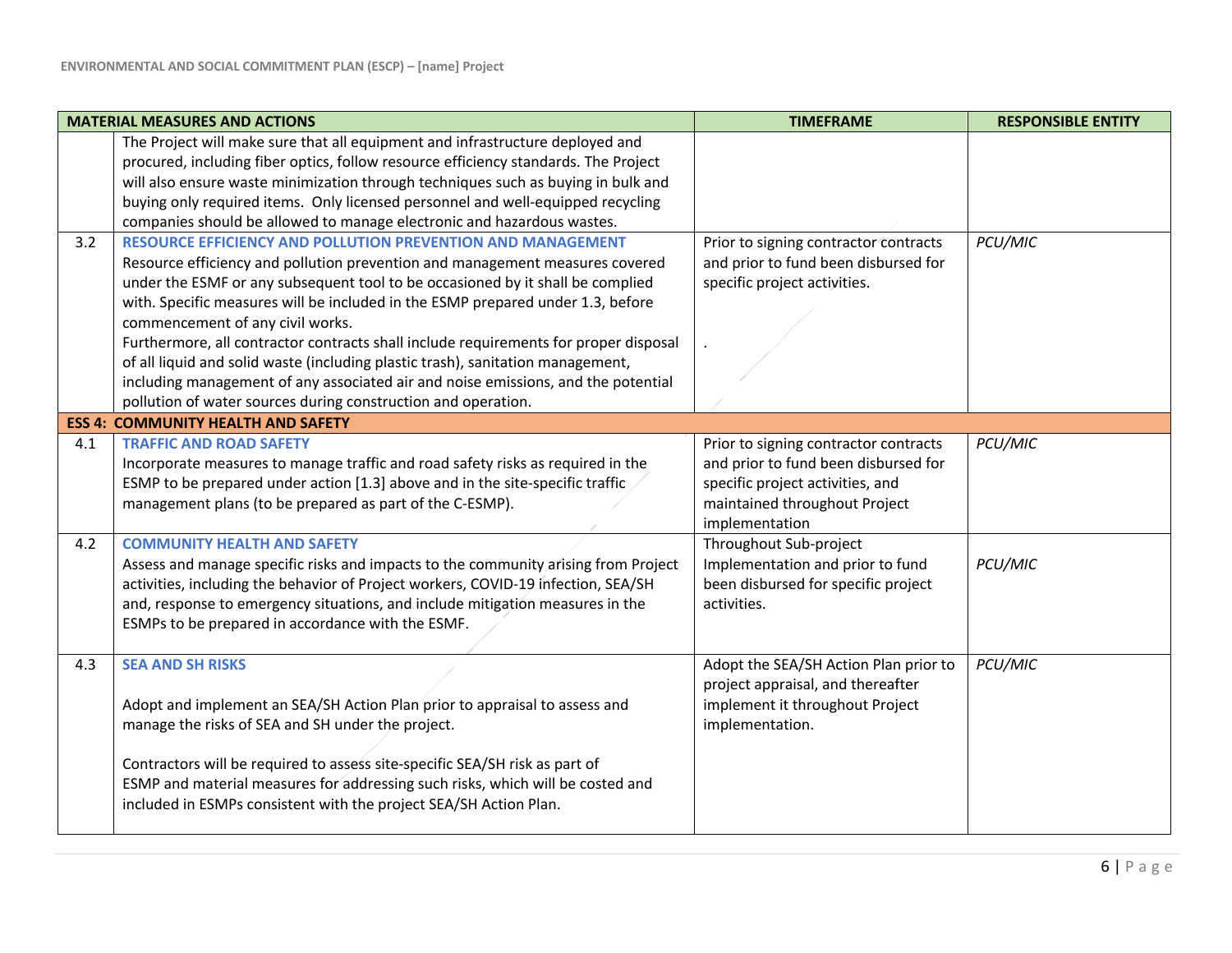|     | <b>MATERIAL MEASURES AND ACTIONS</b>                                                                                                                                                                                                                                                                                                                                                                 | <b>TIMEFRAME</b>                                                                                                                                                                                                                                                 | <b>RESPONSIBLE ENTITY</b> |
|-----|------------------------------------------------------------------------------------------------------------------------------------------------------------------------------------------------------------------------------------------------------------------------------------------------------------------------------------------------------------------------------------------------------|------------------------------------------------------------------------------------------------------------------------------------------------------------------------------------------------------------------------------------------------------------------|---------------------------|
| 4.4 | <b>SECURITY MANAGEMENT</b><br>The Contractor ESMP will assess Security Personnel requirements to safeguard<br>project workers, sites, assets, and activities and implement measures to manage<br>security risk of the project as needed, in relation to hiring, rules of conduct, training,<br>equipping, and monitoring of such personnel.                                                          | Before involvement of public or<br>private security personnel.                                                                                                                                                                                                   | PCU/MIC                   |
|     | <b>ESS 5: LAND ACQUISITION, RESTRICTIONS ON LAND USE AND INVOLUNTARY RESETTLEMENT</b>                                                                                                                                                                                                                                                                                                                |                                                                                                                                                                                                                                                                  |                           |
| 5.1 | <b>RESETTLEMENT POLICY FRAMEWORK</b><br>Adopt and implement a Resettlement Policy Framework (RPF) for the Project,<br>consistent with ESS5.                                                                                                                                                                                                                                                          | Adopt the RPF prior to appraisal and<br>thereafter implement the RPF<br>throughout Project implementation.                                                                                                                                                       | PCU/MIC                   |
| 5.2 | <b>RESETTLEMENT PLANS</b><br>Adopt and implement a Resettlement Action Plan (RAP) for sub-projects under the<br>Project for which the RPF requires such full-blown or abbreviated RAPs and<br>consistent with ESS5.                                                                                                                                                                                  | Adopt and implement the respective<br>RAPs, or ARAPs, including ensuring<br>that before land acquisition and<br>physical displacement, affected<br>parties are fully compensated as<br>applicable, and resettled or their<br>livelihoods restored appropriately. | PCU/MIC                   |
|     | Prepare and submit regular monitoring reports on the implementation of RAPs,<br>including issues related to land acquisition, assessment/census of PAPs and<br>compensation, and performance of resettlement-related grievance redress<br>mechanisms.                                                                                                                                                | Semi-annually throughout the<br>implementation of RAPs.                                                                                                                                                                                                          |                           |
| 5.3 | <b>GRIEVANCE REDRESS MECHANISM</b><br>The Grievance Redress Mechanism (GRM) to address resettlement and related<br>complaints is described in the ESMF, RPF, and SEP. The established GRM shall<br>provide anonymous reporting & recording channels that are accessible to all,<br>focusing not only on receiving and recording complaints, but also on their resolution<br>and feedback collection. | Establish a resettlement-focused GRM<br>within 60 days of project<br>effectiveness.                                                                                                                                                                              | PCU/MIC                   |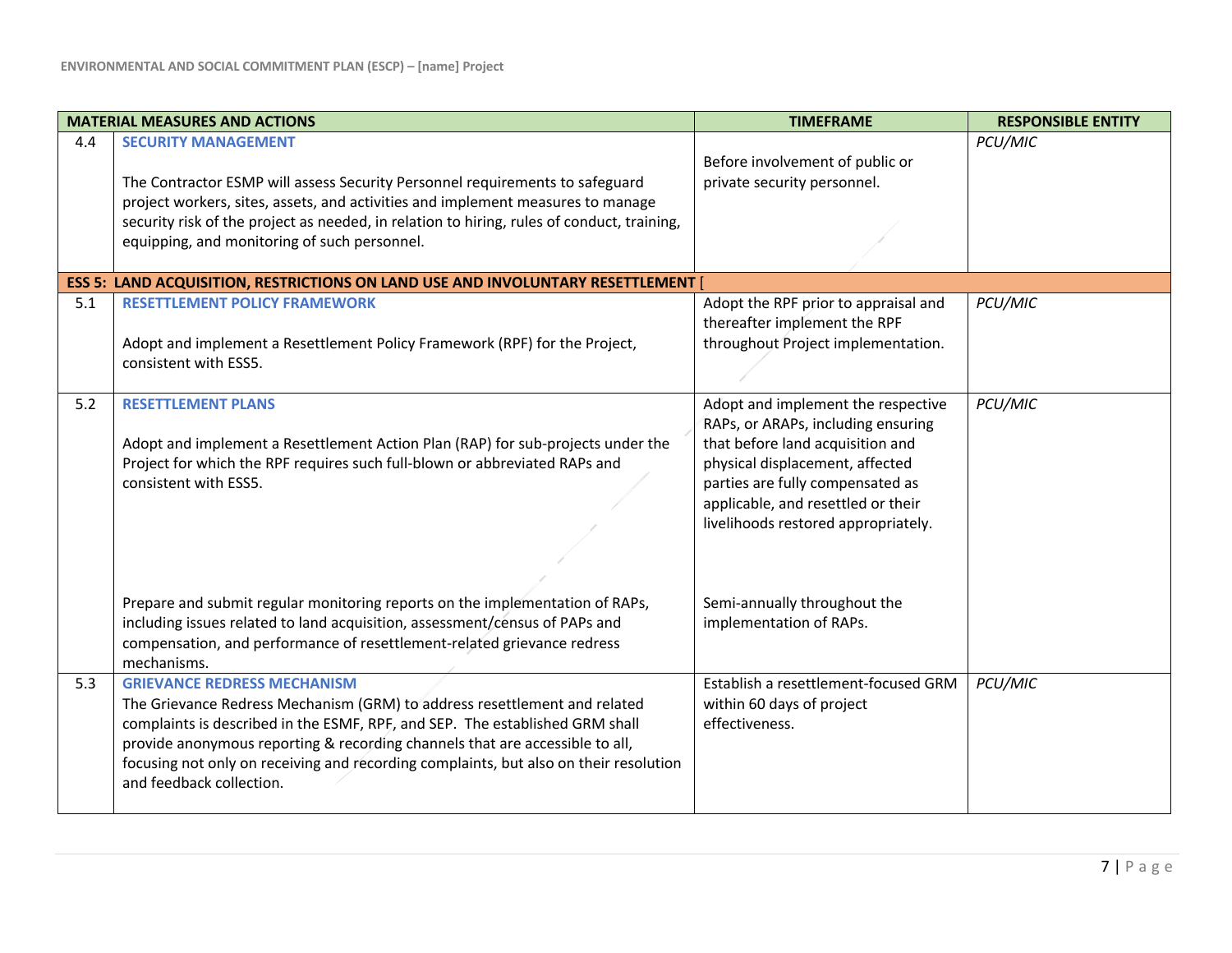|                                                                                                                                                                             | <b>MATERIAL MEASURES AND ACTIONS</b>                                                                 | <b>TIMEFRAME</b>                                     | <b>RESPONSIBLE ENTITY</b> |
|-----------------------------------------------------------------------------------------------------------------------------------------------------------------------------|------------------------------------------------------------------------------------------------------|------------------------------------------------------|---------------------------|
|                                                                                                                                                                             | Provide regular reports to the Association on the overall performance of the GRM in                  | Quarterly throughout project                         |                           |
|                                                                                                                                                                             | managing resettlement-related complaints.                                                            | implementation, with the first report                |                           |
|                                                                                                                                                                             |                                                                                                      | submitted three months after the                     |                           |
|                                                                                                                                                                             |                                                                                                      | mechanism is established.                            |                           |
|                                                                                                                                                                             | <b>ESS 6: BIODIVERSITY CONSERVATION AND SUSTAINABLE MANAGEMENT OF LIVING NATURAL RESOURCES</b>       |                                                      |                           |
| 6.1                                                                                                                                                                         | <b>BIODIVERSITY RISKS AND IMPACTS</b>                                                                | The ESMF will cover all relevant risks               | PCU/MIC                   |
|                                                                                                                                                                             |                                                                                                      | to biodiversity, and landscape specific              |                           |
|                                                                                                                                                                             | Screen Project activities (including civil works) to avoid any significant loss or                   | ESIAs/ESMPs produced prior to the                    |                           |
|                                                                                                                                                                             | degradation of natural habitats, including protected areas and other biomes, in                      | commencement of subproject works                     |                           |
|                                                                                                                                                                             | accordance with the Project's ESMF and ESS6.                                                         | and implemented throughout Project                   |                           |
|                                                                                                                                                                             |                                                                                                      | implementation                                       |                           |
|                                                                                                                                                                             | Biodiversity-related risks and impacts shall be comprehensively assessed and                         |                                                      |                           |
|                                                                                                                                                                             | managed as part of the ESIAs/ESMPs to be conducted in sub-Project sites.                             |                                                      |                           |
|                                                                                                                                                                             |                                                                                                      |                                                      |                           |
|                                                                                                                                                                             | Work shall not be carried out in sensitive ecosystems/habitats/species, such as                      |                                                      |                           |
|                                                                                                                                                                             | protected and designated areas, community forests, wetlands, and IUCN listed                         |                                                      |                           |
|                                                                                                                                                                             | species to avoid elaborate offsets and project delays.                                               |                                                      |                           |
|                                                                                                                                                                             | ESS 7: INDIGENOUS PEOPLES/SUB-SAHARAN AFRICAN HISTORICALLY UNDERSERVED TRADITIONAL LOCAL COMMUNITIES |                                                      |                           |
| There are no actions under the Project preparation related to Indigenous People, therefore there are no mitigation measures to be undertaken under ESS7 for the<br>Project. |                                                                                                      |                                                      |                           |
|                                                                                                                                                                             | <b>ESS 8: CULTURAL HERITAGE</b>                                                                      |                                                      |                           |
| 8.1                                                                                                                                                                         | <b>CHANCE FINDS</b>                                                                                  | Adopt chance find procedures in the                  | PCU/MIC                   |
|                                                                                                                                                                             | The potential for chance finds will be comprehensively assessed and managed as                       | ESMF prior to appraisal and                          |                           |
|                                                                                                                                                                             | part of the ESIAs/ESMPs to be conducted in sub-Project sites, in line with ESS8.                     | implement them throughout Project<br>implementation. |                           |
|                                                                                                                                                                             | Work shall not be done in areas with cultural heritage (including landscapes and                     |                                                      |                           |
|                                                                                                                                                                             | visuals) of significance to targeted communities to avoid elaborate offsets and delay                |                                                      |                           |
|                                                                                                                                                                             | in project implementation.                                                                           |                                                      |                           |
|                                                                                                                                                                             |                                                                                                      |                                                      |                           |
| <b>ESS 9: FINANCIAL INTERMEDIARIES</b>                                                                                                                                      |                                                                                                      |                                                      |                           |
| There are no actions under the Project related to Financial Intermediaries, therefore there are no mitigation measures to be undertaken under ESS9 for the Project.         |                                                                                                      |                                                      |                           |
|                                                                                                                                                                             |                                                                                                      |                                                      |                           |
|                                                                                                                                                                             |                                                                                                      |                                                      |                           |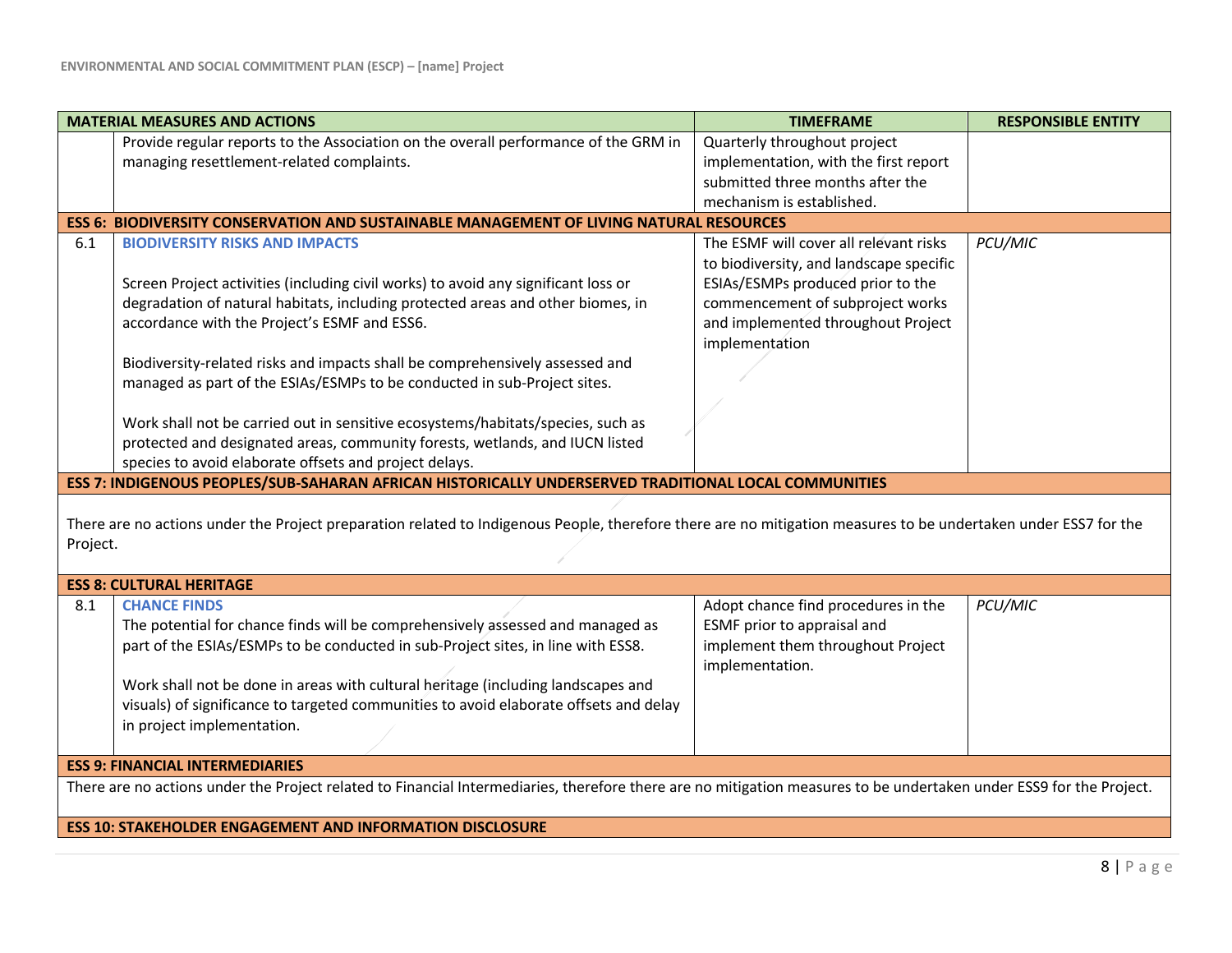|                 | <b>MATERIAL MEASURES AND ACTIONS</b>                                                                                                                                                                                                                                                     | <b>TIMEFRAME</b>                                                                                                             | <b>RESPONSIBLE ENTITY</b> |
|-----------------|------------------------------------------------------------------------------------------------------------------------------------------------------------------------------------------------------------------------------------------------------------------------------------------|------------------------------------------------------------------------------------------------------------------------------|---------------------------|
| 10.1            | STAKEHOLDER ENGAGEMENT PLAN PREPARATION AND IMPLEMENTATION                                                                                                                                                                                                                               | Adopt the SEP prior to appraisal, and<br>thereafter implement the SEP                                                        | PCU/MIC                   |
|                 | Adopt and implement a Stakeholder Engagement Plan (SEP) for the Project,                                                                                                                                                                                                                 | throughout Project implementation.                                                                                           |                           |
|                 | consistent with ESS10, which shall include measures to, inter alia, provide                                                                                                                                                                                                              |                                                                                                                              |                           |
|                 | stakeholders with timely, relevant, understandable and accessible information (with                                                                                                                                                                                                      |                                                                                                                              |                           |
|                 | safeguards for vulnerable groups, particularly women, persons with disability and                                                                                                                                                                                                        |                                                                                                                              |                           |
|                 | youth, and consult with them in a culturally appropriate manner, which is free of                                                                                                                                                                                                        |                                                                                                                              |                           |
|                 | manipulation, interference, coercion, discrimination and intimidation.                                                                                                                                                                                                                   |                                                                                                                              |                           |
| 10.2            | <b>PROJECT GRIEVANCE MECHANISM</b>                                                                                                                                                                                                                                                       | Establish the grievance mechanism<br>within 60 days of Project                                                               | PCU/MIC                   |
|                 | Establish, publicize, maintain, and operate an accessible grievance mechanism, to                                                                                                                                                                                                        | effectiveness. And thereafter                                                                                                |                           |
|                 | receive and facilitate resolution of concerns and grievances in relation to the Project                                                                                                                                                                                                  | maintain and operate the mechanism                                                                                           |                           |
|                 | (including those presented under 5.3), promptly and effectively, in a transparent                                                                                                                                                                                                        | throughout Project implementation.                                                                                           |                           |
|                 | manner that is culturally appropriate and readily accessible to all Project-affected                                                                                                                                                                                                     |                                                                                                                              |                           |
|                 | parties, at no cost and without retribution, including concerns and grievances filed                                                                                                                                                                                                     |                                                                                                                              |                           |
|                 | anonymously, in a manner consistent with ESS10.                                                                                                                                                                                                                                          |                                                                                                                              |                           |
|                 | The grievance mechanism shall be equipped to receive, register, and facilitate the<br>resolution of SEA/SH complaints, including through the referral of survivors to<br>relevant gender-based violence service providers, all in a safe, confidential, and<br>survivor-centered manner. |                                                                                                                              |                           |
|                 | <b>CAPACITY SUPPORT</b>                                                                                                                                                                                                                                                                  |                                                                                                                              |                           |
| CS <sub>1</sub> | The MIC shall ensure that there is relevant training for community facilitators,<br>Recipient's preparation team, PCU staff, stakeholders, communities, contractors,<br>implementing agencies, project workers, etc in the following areas:                                              | This will be done before<br>commencement of civil works, and<br>periodically (as needed) - during<br>Project implementation, | PCU/MIC                   |
|                 | Stakeholder engagement and project communications (visibility creation)<br>٠                                                                                                                                                                                                             |                                                                                                                              |                           |
|                 | World Bank ESF                                                                                                                                                                                                                                                                           |                                                                                                                              |                           |
|                 | Project GRM<br>٠                                                                                                                                                                                                                                                                         |                                                                                                                              |                           |
|                 | Emergency preparedness and response<br>٠                                                                                                                                                                                                                                                 |                                                                                                                              |                           |
|                 | Community health and safety.<br>٠                                                                                                                                                                                                                                                        |                                                                                                                              |                           |
|                 | Implementation of ESMF, RPF, SEP<br>٠                                                                                                                                                                                                                                                    |                                                                                                                              |                           |
|                 | E&S screening for sub-projects<br>٠                                                                                                                                                                                                                                                      |                                                                                                                              |                           |
|                 | Environmental and Social Risk Management procedures<br>$\bullet$                                                                                                                                                                                                                         |                                                                                                                              |                           |